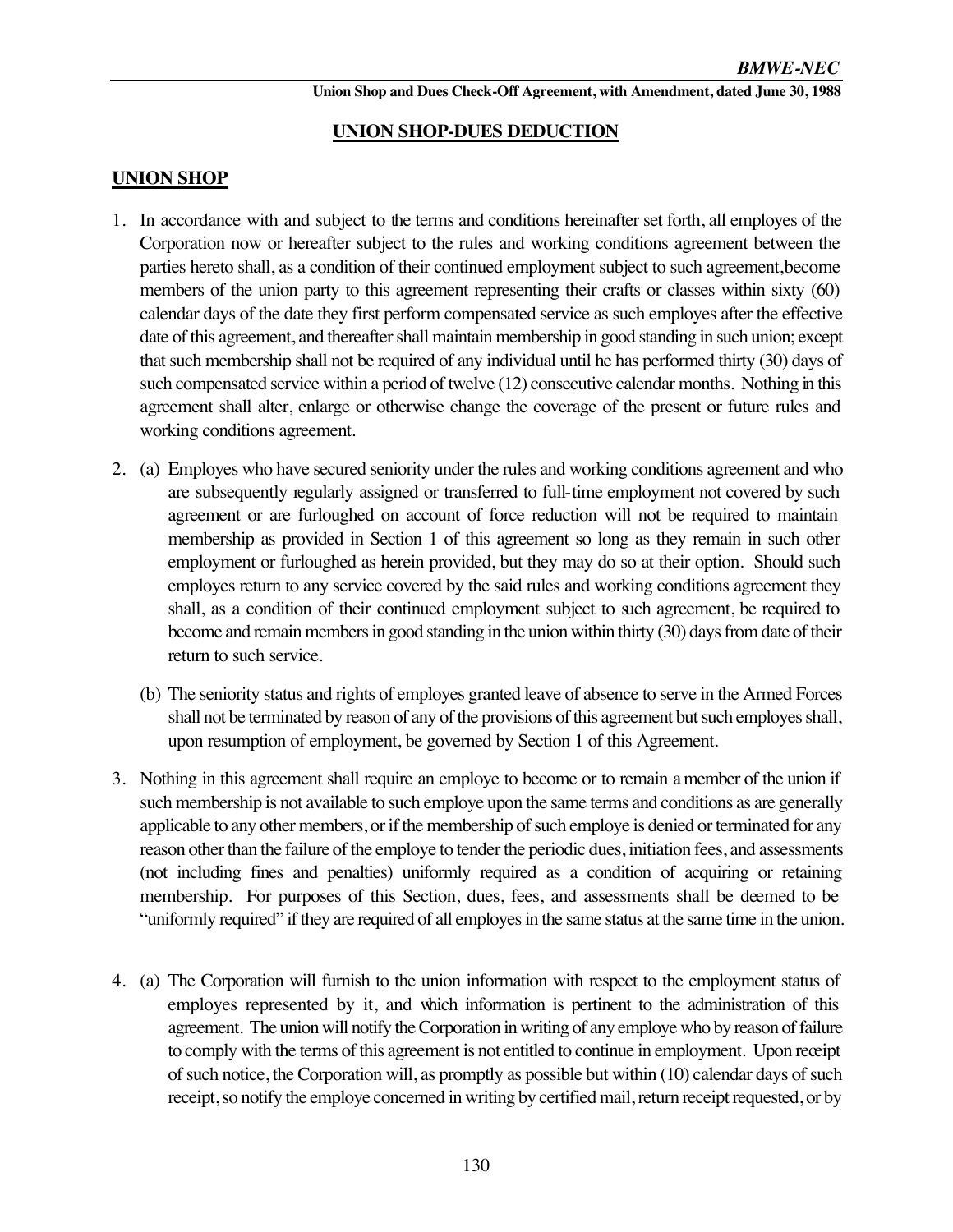## *BMWE-NEC*

#### **Union Shop and Dues Check-Off Agreement, with Amendment, dated June 30, 1988**

personal delivery evidenced by receipt. Copy of such notice shall be given the union. Any employe so notified who disputes the fact that he has failed to comply with the terms of this agreement, shall, within a period of ten (10) calendar days from the date of such notice, request the Corporation in writing to accord him a hearing which shall be held as soon as possible and within ten (10) calendar days of receipt of request therefor. Notice of the date set for hearing shall be promptly given the employe in writing by certified mail, return receipt requested, or by personal delivery evidenced by receipt. Copy of notice of such hearing shall be given to the union and the union shall attend and participate in the hearing. The receipt by the Corporation of a request for a hearing shall operate to stay action on the termination of employment until the hearing is held and the decision of the Corporation is rendered. In the event the employe concerned fails to request a hearing as provided herein, the Corporation shall proceed to terminate his employment and seniority not later than thirty (30) calendar days from receipt of the above described notice from the union, unless the Corporation and the union agree otherwise in writing.

- (b) The Corporation shall determine on the basis of the evidence produced at the hearing whether or not the employe has complied with the terms of this agreement, and shall render a decision accordingly. Such decision shall be rendered within ten (10) calendar days of the hearing date and the employe and the union shall be promptly advised thereof. If the decision is that the employe has not complied with the terms of this agreement, his employment and seniority shall be terminated within ten (10) calendar days of the date of said decision, unless the Corporation and the union agree otherwise in writing. If the decision of the Corporation is not satisfactory to the employe or to the union, it may be appealed directly to the highest officer of the Corporation designated to handle such appeals. Such appeals shall be taken within ten (10) calendar days of the date of the decision appealed from, and if taken, shall operate to stay action on the termination of employment, until the decision on appeal is rendered. The Corporation shall promptly notify the other party in writing of any such appeal. The decision on such appeal shall be rendered within ten (10) calendar days of the date the appeal is taken, and the employe and the union shall be promptly advised thereof. If the decision on such appeal is that the employe has not complied with the terms of this agreement, his employment and seniority shall be terminated within ten (10) calendar days of the date of said decision unless the Corporation and the union agree otherwise in writing. Such decision on appeal shall be final and binding unless within ten (10) calendar days thereof the union or the employe involved requests the selection of a neutral person to decide the dispute as provided in Section  $4(c)$  below. Any request for selection of a neutral person as provided in Section  $4(c)$ below shall operate to stay action on the termination of seniority and employment until not more than ten (10) calendar days from the date decision is rendered by the neutral person.
- (c) If within ten (10) calendar days after the date of a decision on appeal by the highest officer of the Corporation designated to handle appeals under this agreement the union or the employe involved requests such highest officer in writing that a neutral person be appointed to decide the dispute, a neutral person to act as sole arbitrator to decide the dispute shall be selected by the highest officer of the Corporation designated to handle appeals under this agreement or his designated representative, the Chief Executive of the union or his designated representative, and the employes involved or his representative. If they are unable to agree upon the selection of a neutral person,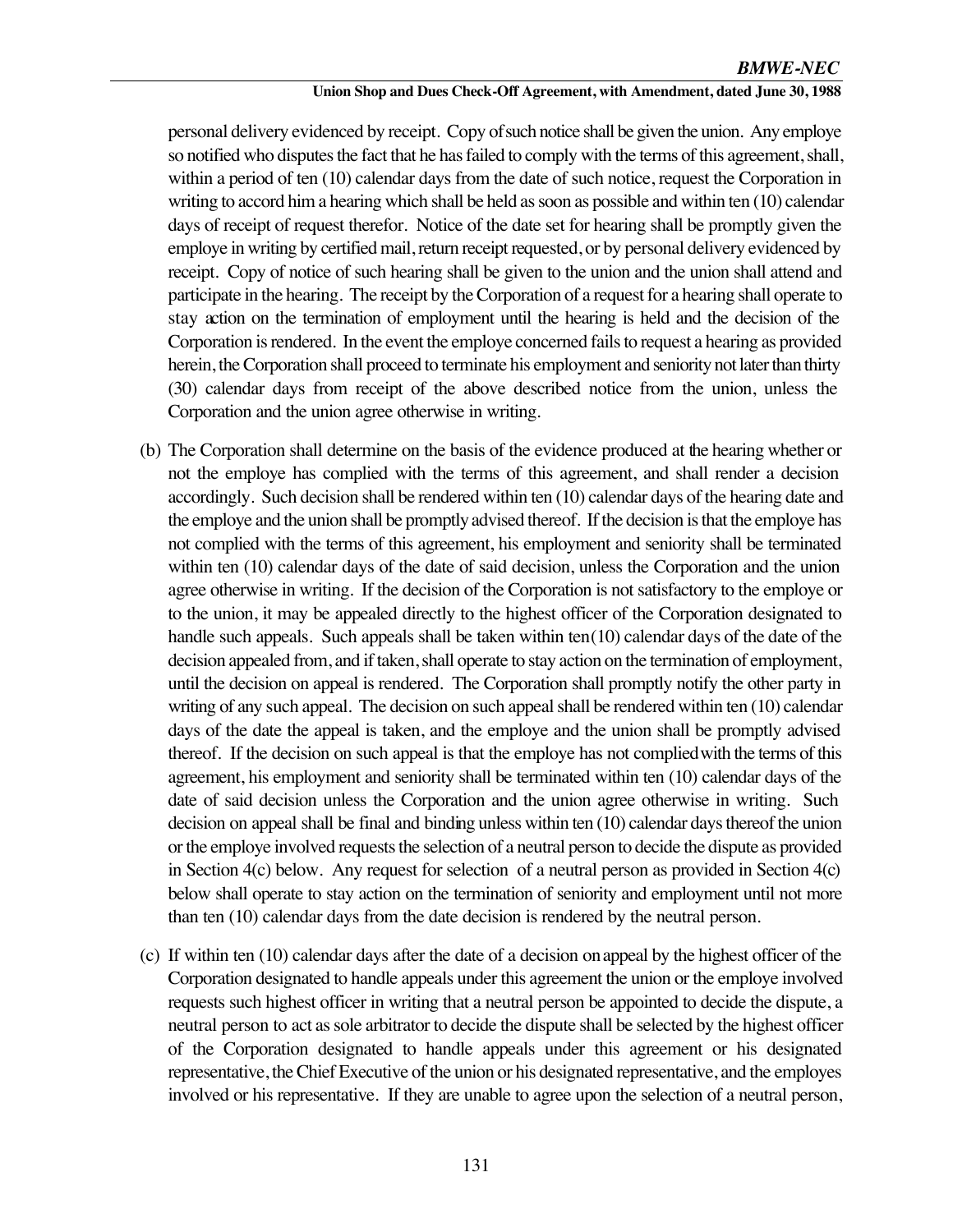#### **Union Shop and Dues Check-Off Agreement, with Amendment, dated June 30, 1988**

any one of them may request the Chairman of the National Mediation Board in writing to appoint such neutral person. The Corporation, the union and the employe involved shall have the right to appear and present evidence at a hearing before such neutral person. Any decision by such neutral person shall be made within thirty (30) calendar days from the date of receipt of the request for his appointment and shall be final and binding upon the parties. The Corporation, the employe and the union shall be promptly advised thereof in writing. If the position of the employe is sustained, such fees, salary and expenses shall be borne in equal shares by the Corporation and the union. If the position of the employe is not sustained, such fees salary and expenses shall be borne in equal shares by the Corporation and the union and the employe.

- (d) Time limits specified in this Section may be extended in individual cases by written agreement of the Corporation and the union.
- (e) The union shall notify the Corporation in writing of the title(s) and address(es) of its officers or representatives who are authorized to serve and receive notices described in this Section. The Corporation shall notify the union of the title(s) and address(es) of its officers or representatives who are authorized to receive the notices described in this Section.
- 5. The Corporation shall not be required to terminate the employment of any employe until such time as the services of a qualified replacement are available. The determination of whether a qualified replacement is available shall be made jointly by the designated representative of the Corporation and the designated representative of the union. The Corporation may not, however, retain any employe in service under the provisions of this paragraph for a period on excess of ninety (90) calendar days from the date of the union's original notice or sixty (60) calendar days from the date of the last decision rendered in accordance with Section 4 above.

Employes whose service is extended under the provisions of this Section shall not, during such extension, retain or acquire any seniority rights.

- 6. An employe whose employment and seniority is terminated pursuant to the provisions of this agreement shall have no time or money claim by reason thereof.
- 7. In the event that seniority and employment under the rules and working conditions agreement is terminated by the Corporation under the provisions of this agreement, and such termination of seniority and employment is subsequently determined to be improper, unlawful, or unenforceable, the union shall indemnify and save harmless the corporation against any and all liability arising as the result of such improper, unlawful, or unenforceable termination of seniority and employment; provided, however, that this sentence shall not apply to any case in which the Corporation is the plaintiff or the moving party in the action in which the aforesaid determination is made or in which case the Corporation acts in collusion with any employe; provided further, that the aforementioned liability shall not extend to the expense to the Corporation in defending suits by employes whose seniority and employment are terminated by the Corporation under the provisions of this Agreement.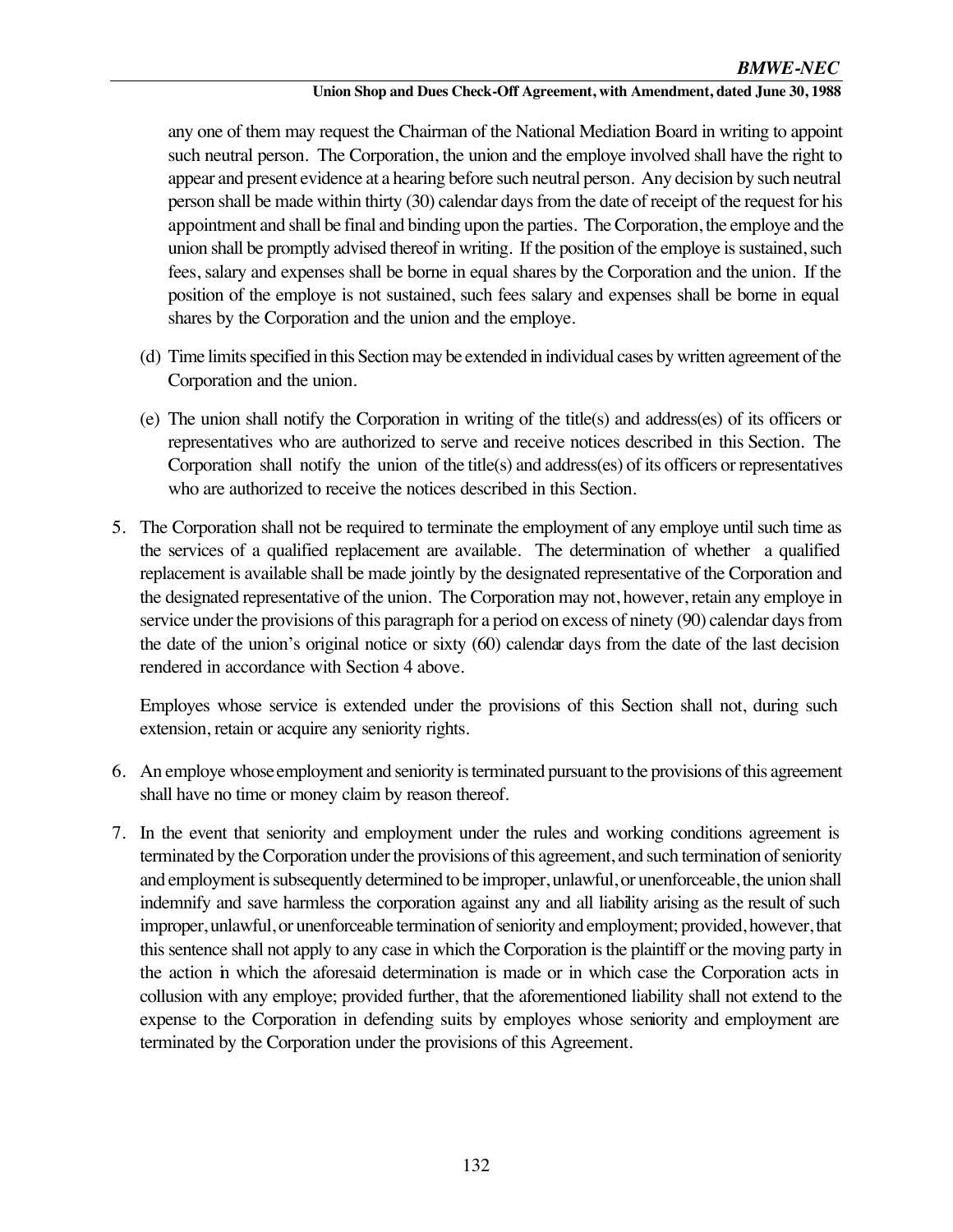# **DUES DEDUCTION**

- 8. (a) Subject to the terms and conditions hereinafter set forth, the Corporation will deduct from the wages of employes, membership dues, fees and assessments (excluding fines and penalties) whenever applicable each calendar quarter which are uniformly required as a condition of acquiring or retaining membership in the union upon written and unrevoked authorization of the employe on the form (Individual Authorization Form - Attachment "A") agreed upon by the parties hereto, a copy of which is attached and made a part of this Appendix A.
	- (b) The designated representative of the union shall promptly notify in writing the Officer or Officers designated by the Corporation of any special assessments or changes in amounts of fees or dues, and shall also furnish to such designated Officer or Officers of the Corporation, the individual authorization forms as provided for herein.
- 9. (a) Individual authorizations to be effective for a particular calendar quarter must be in the possession of the Corporation not later than the twentieth (20th) day of the month preceding the month in which such deductions are to be made.
	- (b) The designated representative of the union shall furnish to the Corporation an initial statement in alphabetical order, showing the employe's name, lodge number, Social Security number and amount to be deducted, such statement to be furnished together with individual authorization forms to cover, not later than the twentieth (20th) day of the month preceding the month in which the deductions become effective. Subsequent quarterly deductions will be based on the initial statement, plus a quarterly statement showing additions or deletions, furnished in the same manner as the initial statement required hereby.
- 10. Said deductions will be made only from wages earned in the first pay period of the second month (February, May, August and November) of each calendar quarter and shall be remitted by check to the Officer designated by the union not later than the end of the month in which deductions are made, accompanied by a list in alphabetical order showing the name of each employe for whom a deduction was made, his lodge number, Social Security number and the amount of the deduction and the total amount of money deducted. If the earnings of the employes are insufficient in the first pay period of the month in which deductions are made to permit the full amount of the deduction, no deduction will be made for that calendar quarter. In the event of any excess or shortage in said deductions for an individual employe, said excess or shortage will be subject to adjustment by the union and the individual employe.
- 11. The following payroll deductions will have priority over the deductions covered by this Agreement:

Federal, state and local taxes. Other deductions required by law and court orders. Amounts due Corporation.

12. The deductions provided for herein shall not be effective with respect to any individual employe until the Corporation has been furnished with written authorization of assignment of wages of such quarterly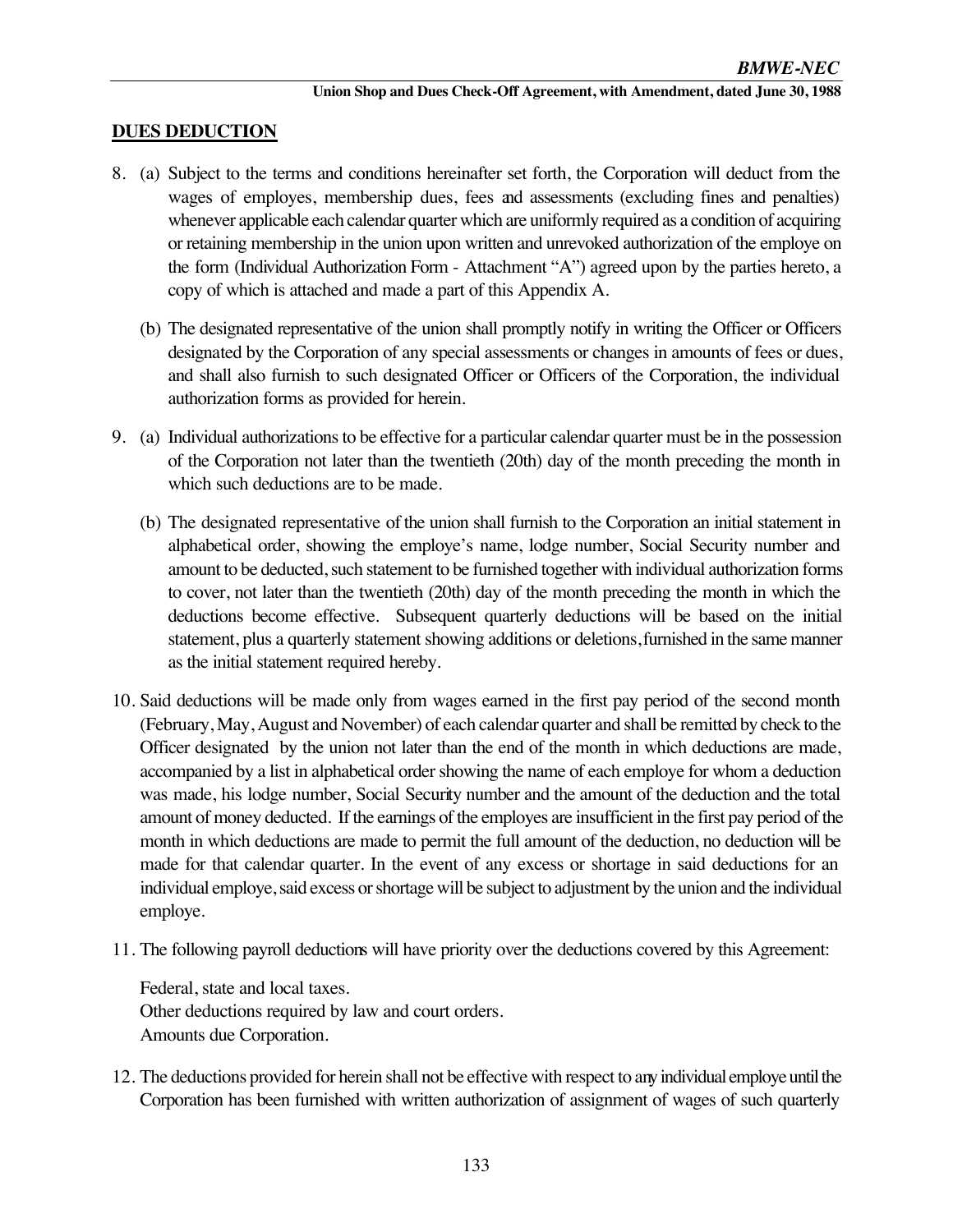#### **Union Shop and Dues Check-Off Agreement, with Amendment, dated June 30, 1988**

membership dues, initiation fees, reinstatement fees, and assessments. Such assignment shall be revocable in writing after the expiration of one year, or upon termination of this Agreement.

- 13. Responsibility of the Corporation under this arrangement shall be limited to remitting to the union the amount actually deducted from wages of employes pursuant hereto and the Corporation shall not be responsible financially or otherwise for failure to make deductions or for improper or inaccurate deductions. Any question arising as to the correctness of the amount deducted shall be handled between the employe involved and the union, and any complaints against the Corporation in connection therewith shall be handled by the union on behalf of the employes concerned.
- 14. The union shall indemnify and save harmless the Corporation from and against any and all claims, demands, liability, losses or damage resulting from the entering into this Agreement or arising or growing out of any dispute or litigation from any deductions made by the Corporation pursuant to this Agreement; except for remitting to the union the monies deducted pursuant to this Agreement; provided, however, that this sentence shall not apply to any case in which the Corporation is the plaintiff or the moving party in the action or in which case the Corporation acts in collusion with any employe; provided further, that the aforementioned liability shall not extend to the expense of the Corporation in defending suits by employes as a result of the Corporation's actions under this Agreement.
- 15. In the event of a change in representation of employes now represented by the union this Agreement shall be automatically terminated as of the date official notification is received from the National Mediation Board of such change in representation.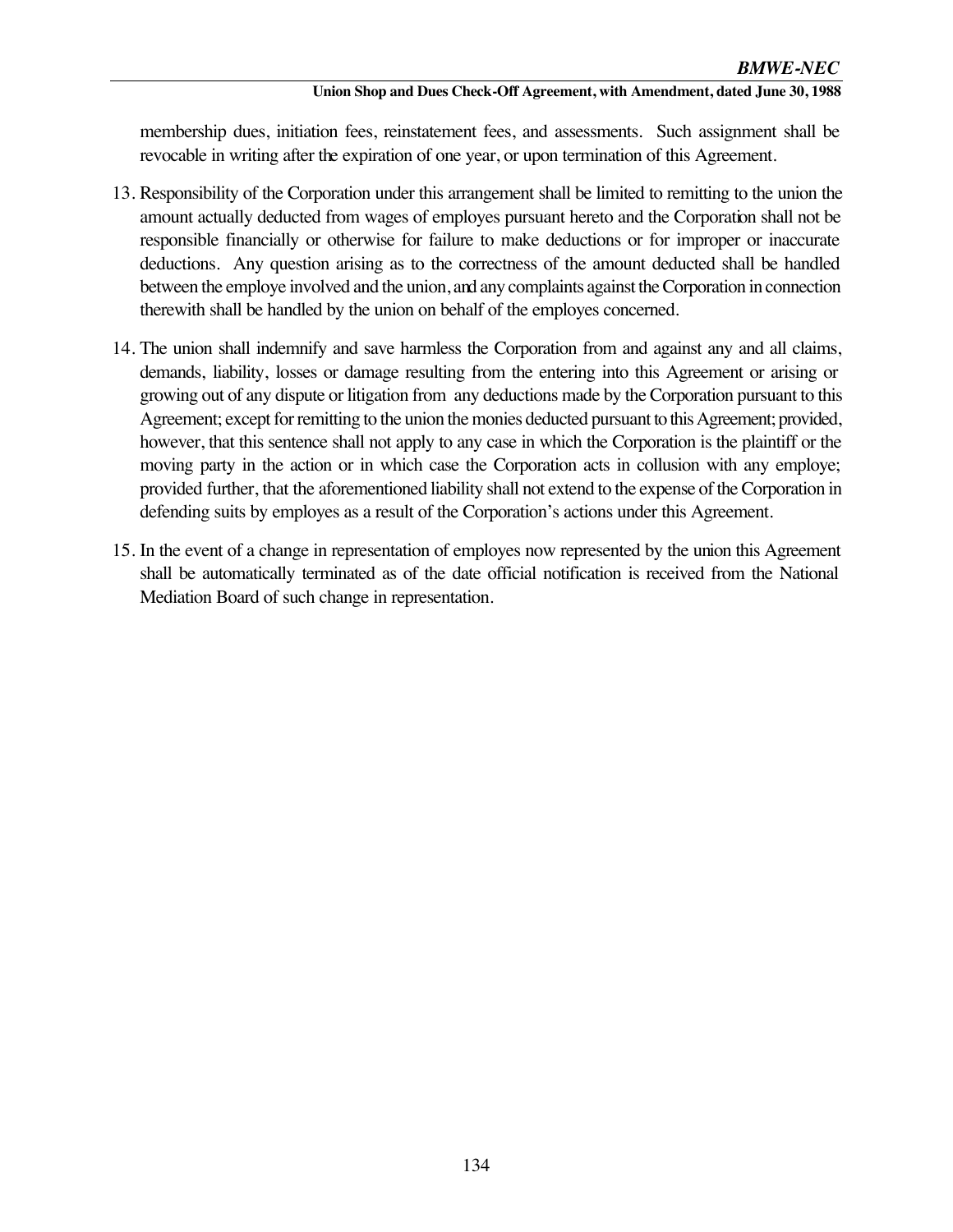### ADDENDUM TO DUES DEDUCTION SUPPLEMENT

between

# NATIONAL RAILROAD PASSENGER CORPORATION (AMTRAK)

and

#### BROTHERHOOD OF MAINTENANCE OF WAY EMPLOYES (NEC)

In conformity with the provisions of the Voluntary Payroll Deduction of Political Contributions Agreement signed August 31, 1979, the parties hereby amend the Dues Deduction Supplement to the May 19, 1976, labor agreement to the extent necessary to provide for the deduction of employees' voluntary political contributions on the following terms and bases:

- 1. (a) Subject to the terms and conditions hereinafter set forth, the carrier will deduct from the wages of employees voluntary political contributions upon their written authorization in the form (individual authorization form) agreed upon by the parties hereto, copy of which is attached, designated "Attachment A" and made a part hereof.
	- (b) Voluntary political contributions will be made monthly from the compensation of employees who have executed a written authorization providing for such deductions. The first such deduction will be made in the month following the month in which the authorization is received. Such authorization will remain in effect for a minimum of twelve (12) months thereafter until cancelled by thirty (30) days' advance written notice from the employee to the Brotherhood and the carrier by registered mail. Changes in the amount to be deducted will be limited to one change in each 12-month period, and any change will coincide with a date on which dues deduction amounts may be changed under the dues deduction supplement.
- 2. The General Chairman or his designated representative shall furnish the carrier with copy to appropriate units of the Brotherhood, an initial statement by lodges, in alphabetical order and certified by him, showing the amounts of deductions to be made from each employee, such statement to be furnished together with individual authorization forms to cover, and payroll deductions of such amounts will commence in the month immediately following. Subsequent monthly deductions will be based on the initial statement plus a monthly statement showing additions and/or deletions furnished in the same manner as the initial statement required herein above.
- 3. Monthly voluntary political contribution deductions will be made from wages at the same time that membership dues are deducted from the employee's paycheck.
- 4. Concurrent with making remittance to the organization of monthly membership dues, the carrier will make separate remittance of voluntary political contributions to the Treasurer, Maintenance of Way Political League, together with a list prepared in accordance with the requirements of the Dues